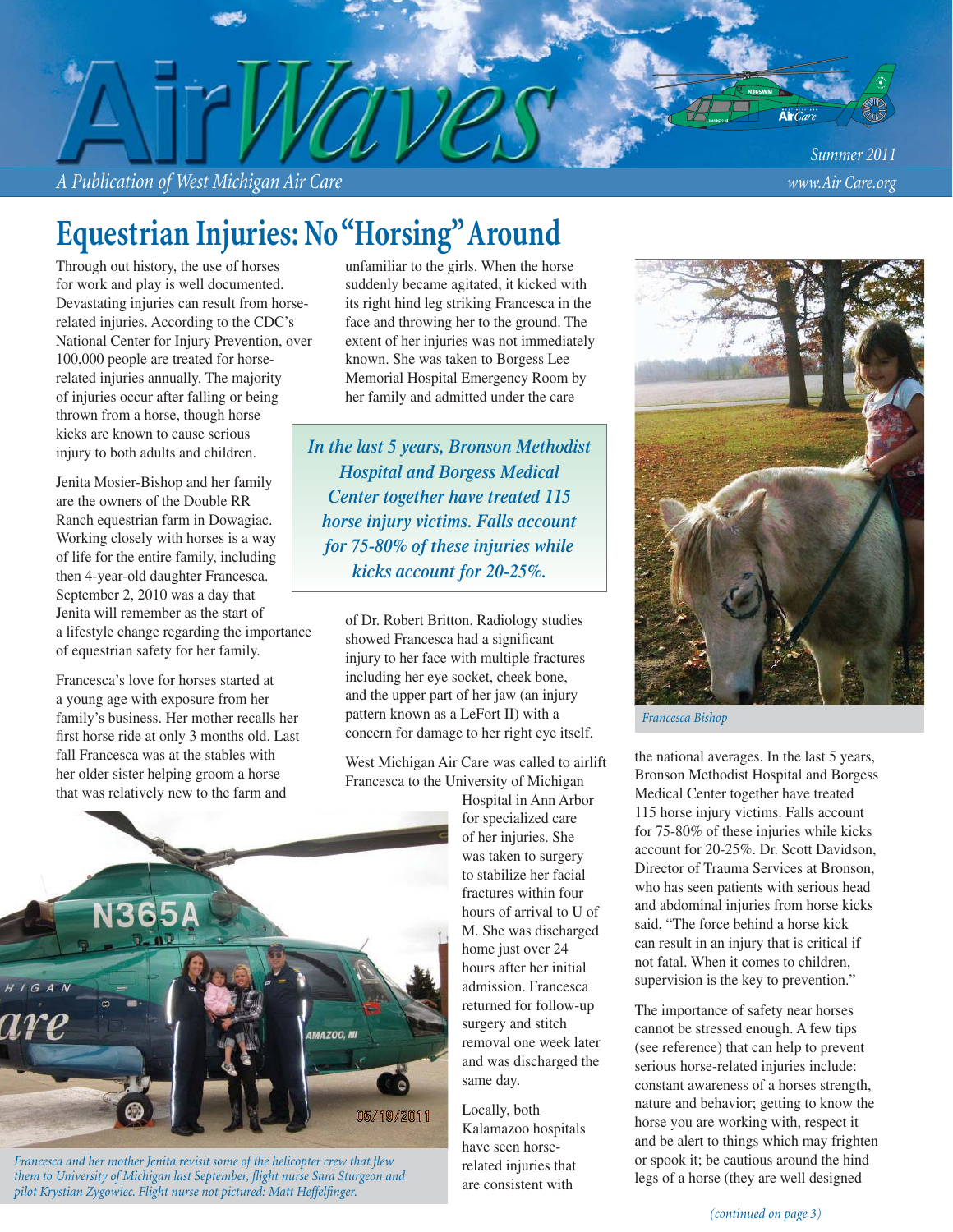# **Air Care's Photo Album – Winter/Spring 2011**

Air Care has flown to many of your scenes so far this year, working with several fire departments and many EMS agencies like LifeCare, Reading, Marshall, Charlotte, South County, and LaGrange. Fire Departments like Pine Grove are taking advantage of Air Care's Landing Zone (LZ) classes and many communities have invited Air Care to make an appearance at their big events. Sign up on www.aircare.org!

Remember to keep your phones and cameras ready. If you snap a great shot of the helicopter, it could end up in our next photo album!



*Critical care stabilization begins as soon as Air Care arrives with blood products, pain medications, rapid sequence intubation, and minor surgical procedures.*



*Staff and students at Hillsdale Workforce Development and Technology Center*



*Emergency evacuation scenario with Timber Ridge Ski Patrol.* 



*LZ classes are recommended at least every other year.*



*Staff and students at Van Buren Technology Center*



*It's almost unfair how much TLC our helicopters get. Maintenance and aviation personnel inspect the duty ship daily, and the aircraft is kept clean and well-maintained inside and out by all crew. A physician's sports car never got this much attention.*



*Our powerful medium-twin engine Dauphin aircraft is the same type of aircraft used by the U. S. Coast Guard and can fly at speeds exceeding 200 mph.* 



*LZ class with Pine Grove Fire Departmen<sup>t</sup>*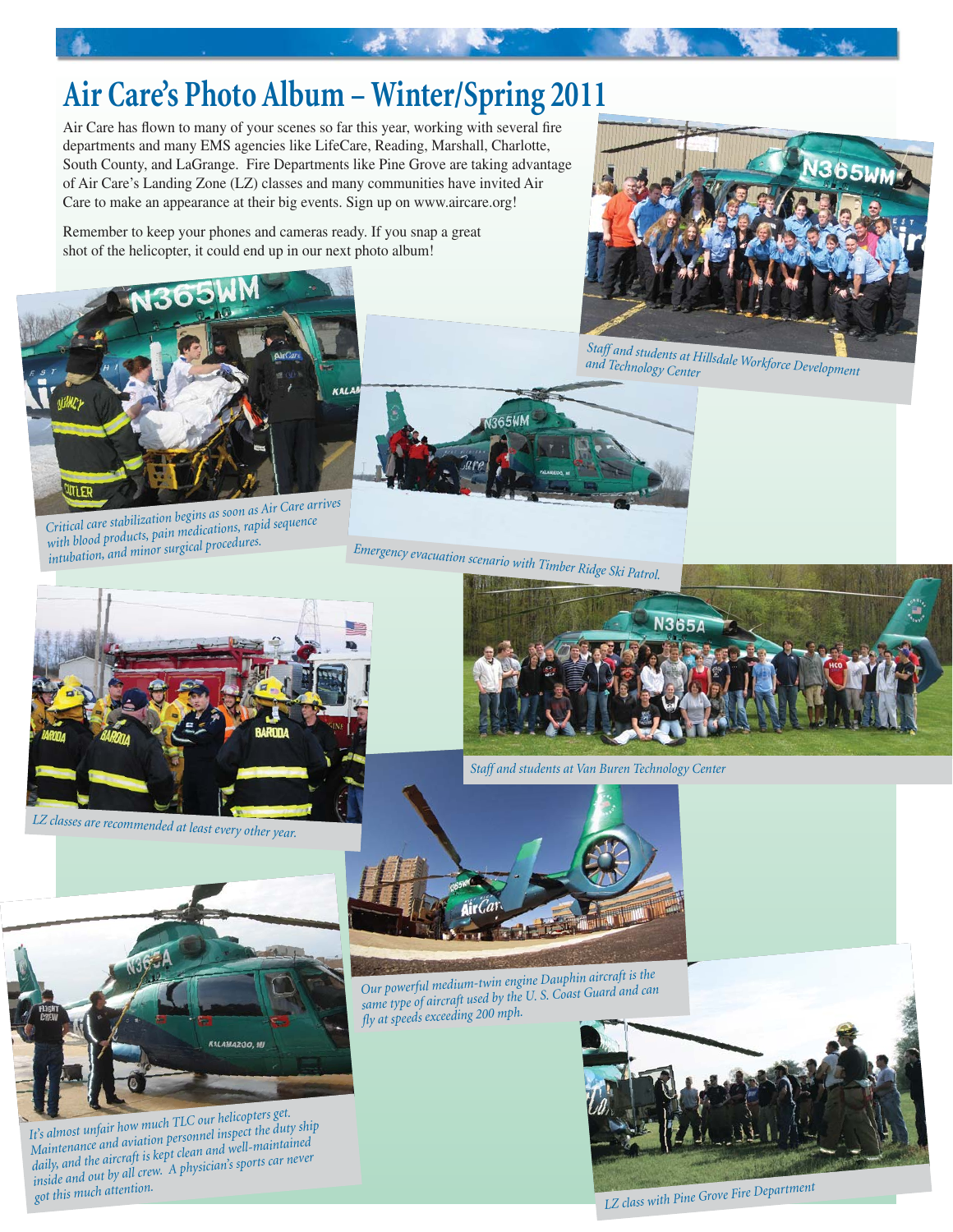## **Fly Guides to the Rescue!**

Some situations leave health care providers uncertain whether an Air Care transfer to a trauma center is appropriate. Fly Guides to the rescue! These handy reference cards are free from Air Care and have been sent to community hospitals, EMS agencies, and fire departments throughout Southwest Michigan. The old standards were based on mechanism of injury, but the new guidelines are based on the actual presentation of the patient.

If you've ever been in these tricky situations, the Fly Guides can help:

A motor vehicle rollover crash victim is walking about the crash site with an upper extremity fracture. Distal pulses are intact and the patient's vital signs are stable. His Glascow Coma Score is 15 and he reports no loss of consciousness, but the car is damaged beyond recognition. Should you transport via helicopter to a trauma center based on mechanism of injury?

**Firefighter:** *No. According to the First Responder Fly Guide, the patient does not meet physiologic criteria to require air transport and a trauma center.*

**Paramedic:** *No. Patient condition does not meet physiologic criteria according to the Paramedic Fly Guide.*

**Community hospital:** *No. Patient does not require transfer to a specialist at a trauma center according to the Community Hospital Fly Guide.*



The victim of a motorcycle vs. deer accident is lying in the middle of a county road. He has a closed right femur fracture and cannot move his legs. He has total recall of the accident. Should you launch or put Air Care on stand-by for this patient?

一、老师 " "

**Firefighters:** *Stand-by. The patient is not able to move non-injured extremities on command.*

**Paramedics:** *Launch. Traumatic paralysis is present.*

**Community Hospitals:** *Launch. The patient has a time dependent need for neurosurgical evaluation and potential surgical intervention for spinal cord injury at a trauma center.*

Your patient fell 10 feet from a tree stand and can't recall prior events. His vital signs are stable but he loses and regains full consciousness repeatedly. Can I launch Air Care based on Fly Guide activation criteria?

**Firefighters:** No, but you can *put Air Care "on stand-by" and assist paramedic evaluation with your prior observations.*

**Paramedics:** *Yes. Potential loss of airway may require rapid sequence intubation (RSI). RSI medications are very important to prevent increased pressure from further damaging the brain.*

**Community Hospitals:** *Yes. This patient will require specialist evaluation at a trauma center.*

As you can see, the Fly Guides are helpful when you want to back up your decisionmaking with support from the Centers for Disease Control and the Michigan Trauma Coalition. West Michigan Air Care developed the Fly Guides using these national and state recommendations. Provider levels are carefully taken into account and 911 Dispatchers have their own Fly Guides as well. Both trauma centers in Kalamazoo have approved the Fly Guides. You can find copies of the Fly Guides online at www.aircare. org under the last tab called "When to Request" or contact us at 1-800-922-1234.

## **Equestrian Injuries: No "Horsing" Around**

*(continued from page 1)*

for kicking); and most importantly, adult supervision of children around horses, especially one that is unfamiliar to them. Helmets for small children when they are around horses is also recommended (Localriding.com, 2011).

Despite a small, nearly faded scar to her right cheek, Francesca is a happy, healthy 5-year-old with no permanent effects from her injury. She was back with her family's horses one month after her injury though her mother said "We have had a lifestyle



*Francesca Bishop has recovered well after being kicked by a horse.*

change when it comes to the horses and our safety." Since the accident, Jenita states they have separated their home and business locations, thereby separating horses that are there for training from their personal animals. This step alone has decreased the exposure to unfamiliar horses for the Francesca and her siblings. Jenita also said she has become more proactive when it comes to rules and supervision when her children are near the horses. "Francesca's injury made me realize how important it was that I follow through as a parent," said Jenita. "No matter how tired or busy I may be, my children's safety comes first."

Tips references obtained from: www.localriding.com/preventequestrian-injury.html



*By Sara Sturgeon Flight Nurse West Michigan Air Care*